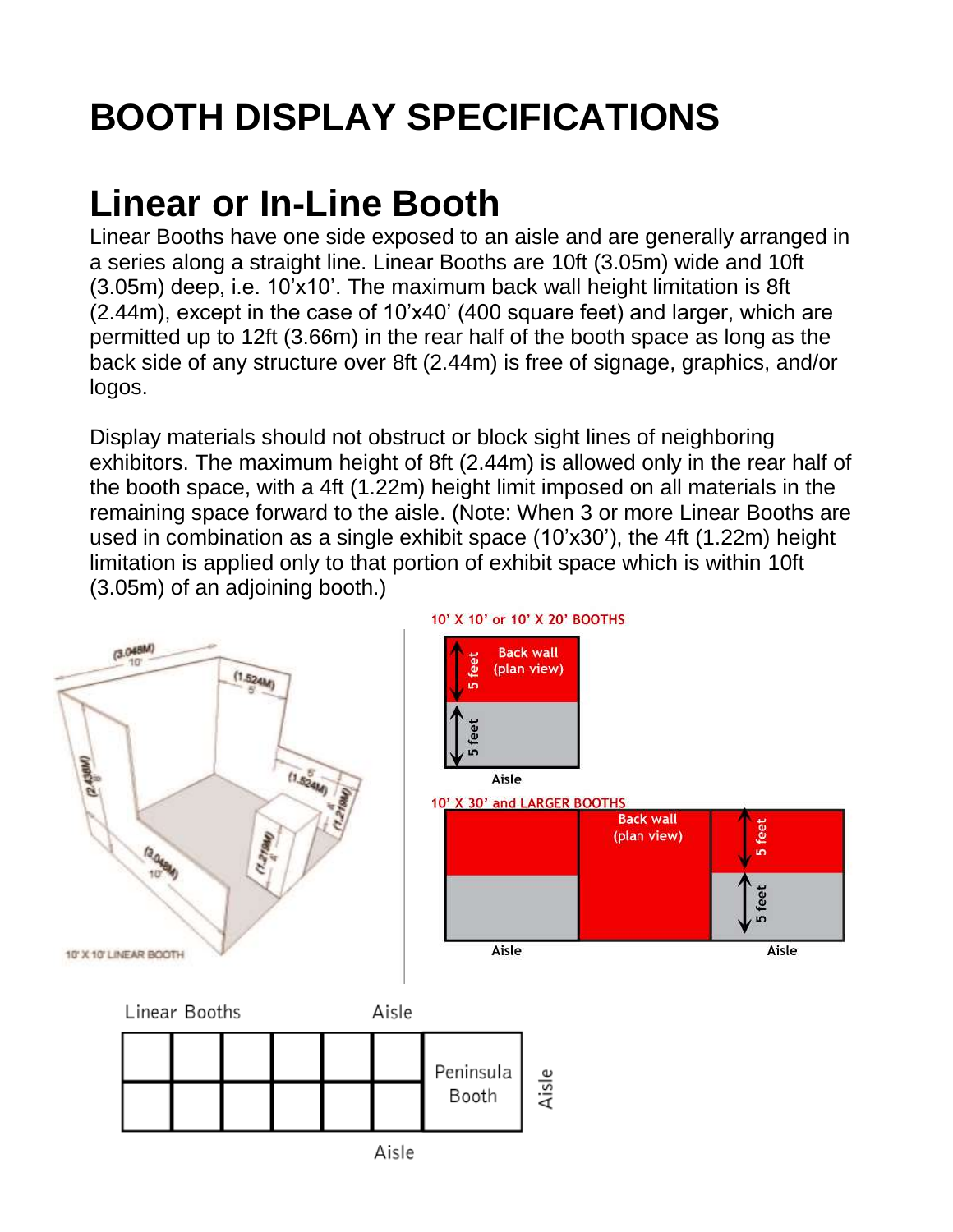#### **Perimeter Booth**

A Perimeter Booth is a Linear Booth that backs to a wall of the exhibit facility rather than to another exhibit. Perimeter booths have a 12ft (3.66m) maximum height limit.

Display materials should not obstruct or block sight lines of neighboring exhibitors. The maximum height of 12ft (3.66m) is allowed only in the rear half of the booth space, with a 4ft (1.22m) height limit imposed on all materials in the remaining space forward to the aisle. (Note: When 3 or more Linear Booths are used in combination as a single exhibit space (10'x30'), the 4ft (1.22) height limitation is applied only to that portion of exhibit space which is within 10ft (3.05m) of an adjoining booth.)

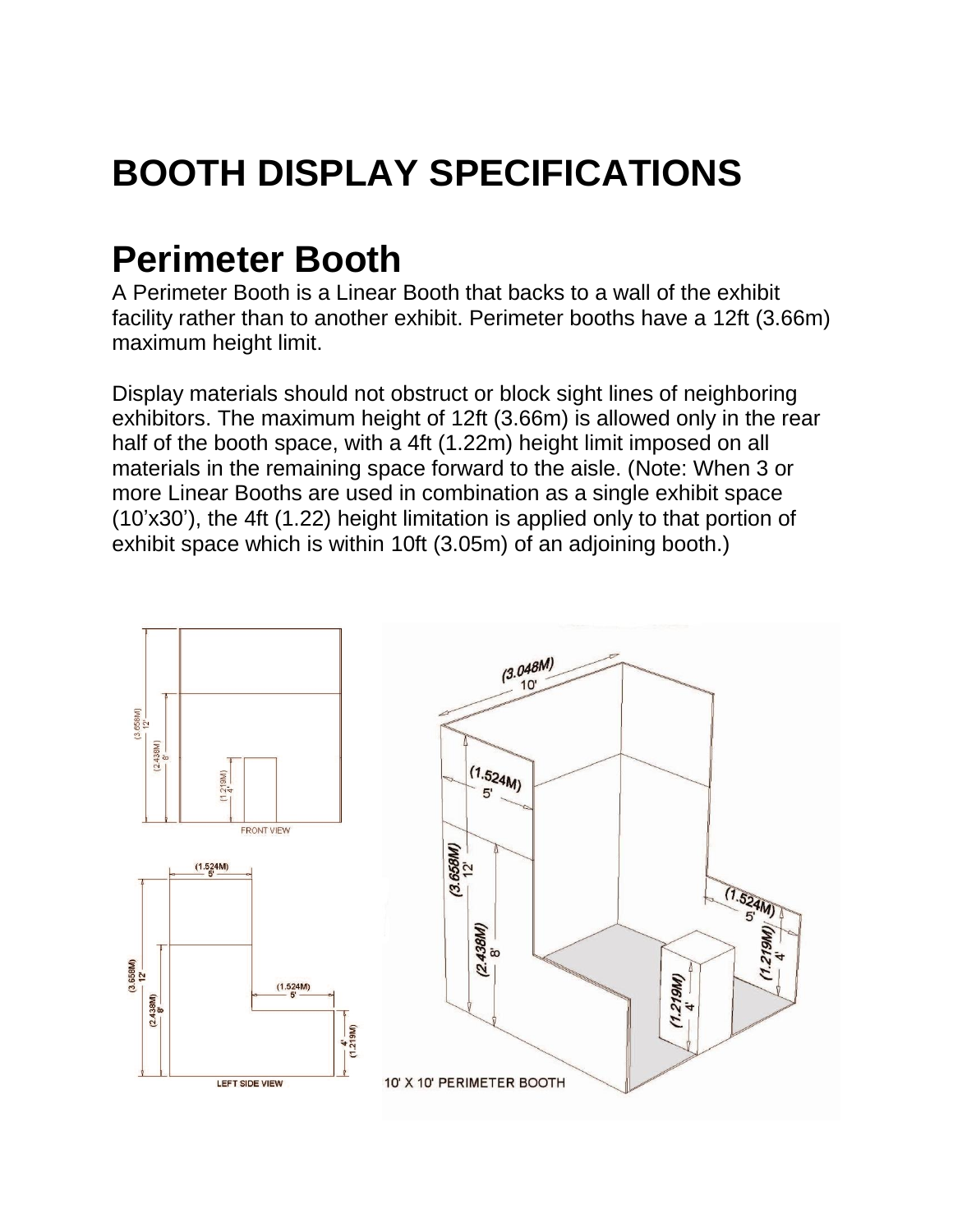#### **Peninsula Booth**

A Peninsula Booth is exposed to aisles on 3 sides and composed of a minimum of 4 booths. A Peninsula Booth is 20'x20' (6.10m by 6.10m) or larger. The same principles apply regardless of booth size.

When a Peninsula Booth backs up to two Linear Booths, the back wall is restricted to 4ft (1.22m) high within 5ft (1.52m) of each aisle and from the back wall, permitting adequate line of sight for the adjoining Linear Booths. Twenty feet (6.10m) is the maximum height allowance, including attached signage for the center portion of the back wall and the remaining area of the booth. Doublesided signs, logos, and graphics shall be set back 10ft (3.05m) from adjacent booths.

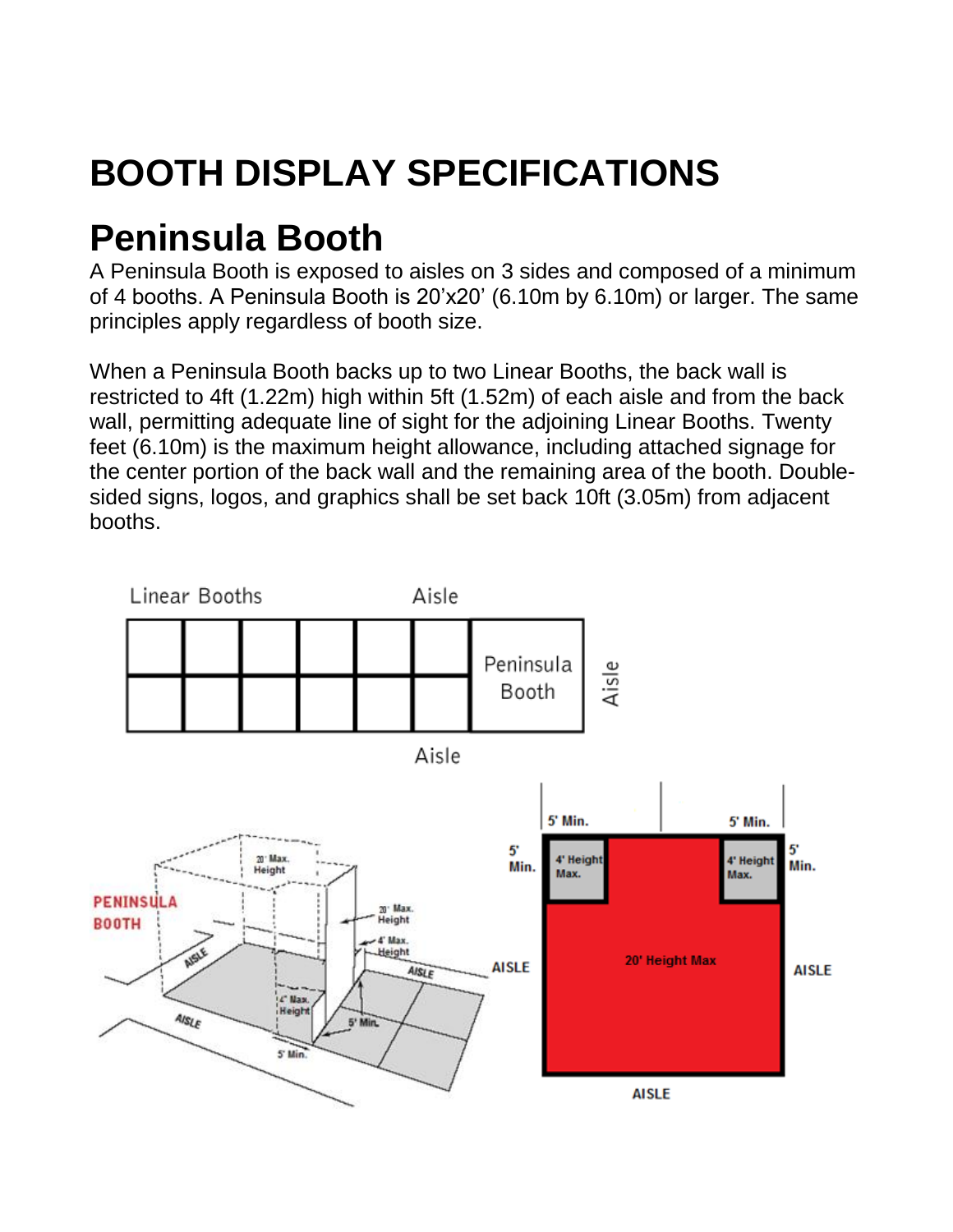### **Split Island Booth**

A Split Island Booth is a Peninsula Booth which shares a common back wall with another Peninsula Booth. The entire cubic content of this booth may be used, up to the maximum allowable height, which is 20ft (6.10,), including attached signage, without any back wall line of sight restrictions. A Split Island booth is 20'x20' (6.10m by 6.10m) or larger. Double-sided signs, logos, and graphics shall be set back 10ft (3.05m) from adjacent booths.